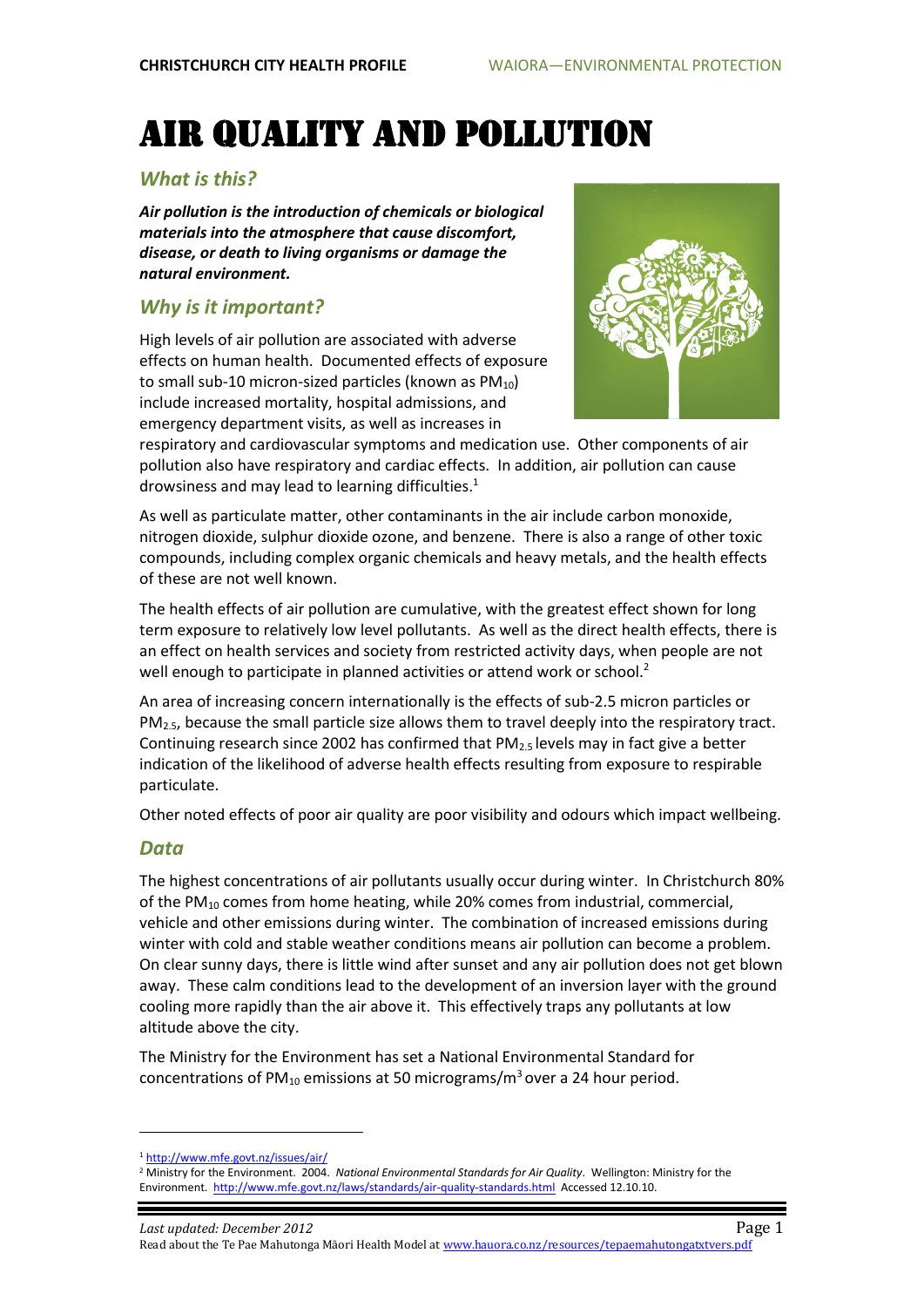Christchurch must lower emissions to achieve the 2016 target of a maximum of three breaches per year of the  $PM_{10}$  threshold.<sup>3</sup>

Air quality has been improving in Christchurch with the number of high pollution nights falling from 50 in 1999 to 19 in 2012.<sup>4</sup> The earthquakes have had an impact on air quality as discussed further below.

Figure 1 below shows the daily concentrations of  $PM_{10}$  in Christchurch each year and the number of days the guideline was breached in the Christchurch airshed.



**Figure 1 PM<sup>10</sup> concentrations and National Environmental Standard breaches in the Christchurch airshed, 1999-2012**

## *Impact on inequalities*

 $\ddot{\phantom{a}}$ 

The most sensitive sections of the population to air pollution are people aged over 65 years; infants, particularly those under one year; preschool children; people with asthma, bronchitis, and other respiratory problems; and people with other chronic diseases such as heart disease*<sup>5</sup>* .

People on lower incomes often live in cold damp houses and have poorer health and are susceptible to respiratory disease which is exacerbated by poor air quality. Lower socioeconomic groups are more at risk from exposure to air pollution including traffic pollution. A study in Christchurch found that more socially deprived neighbourhoods and areas with a greater proportion of low income households had significantly higher levels of traffic-related pollution than high income areas.*<sup>6</sup>* These areas have greater proportions of Maori, Pacific peoples and other migrant groups.

<sup>3</sup> Ministry for the Environment. 2011. *Revised national environmental standards for air quality*. Wellington: Ministry for the Environment.<http://www.mfe.govt.nz/laws/standards/air-quality/review/index.html>Accessed 19.06.11.

<sup>4</sup> <http://ecan.govt.nz/services/online-services/monitoring/air-pollution/Pages/data-from-past-years.aspx> <sup>5</sup> <http://www.mfe.govt.nz/environmental-reporting/air/air-quality/pm10/>

<sup>6</sup>Kingham, S., Pearce, J., Zawar-Reza, P. 2007. Driven to injustice? Environmental justice and vehicle pollution in Christchurch, New Zealand. Transportation Research Part D: Transport and Environment, 12, 254-263.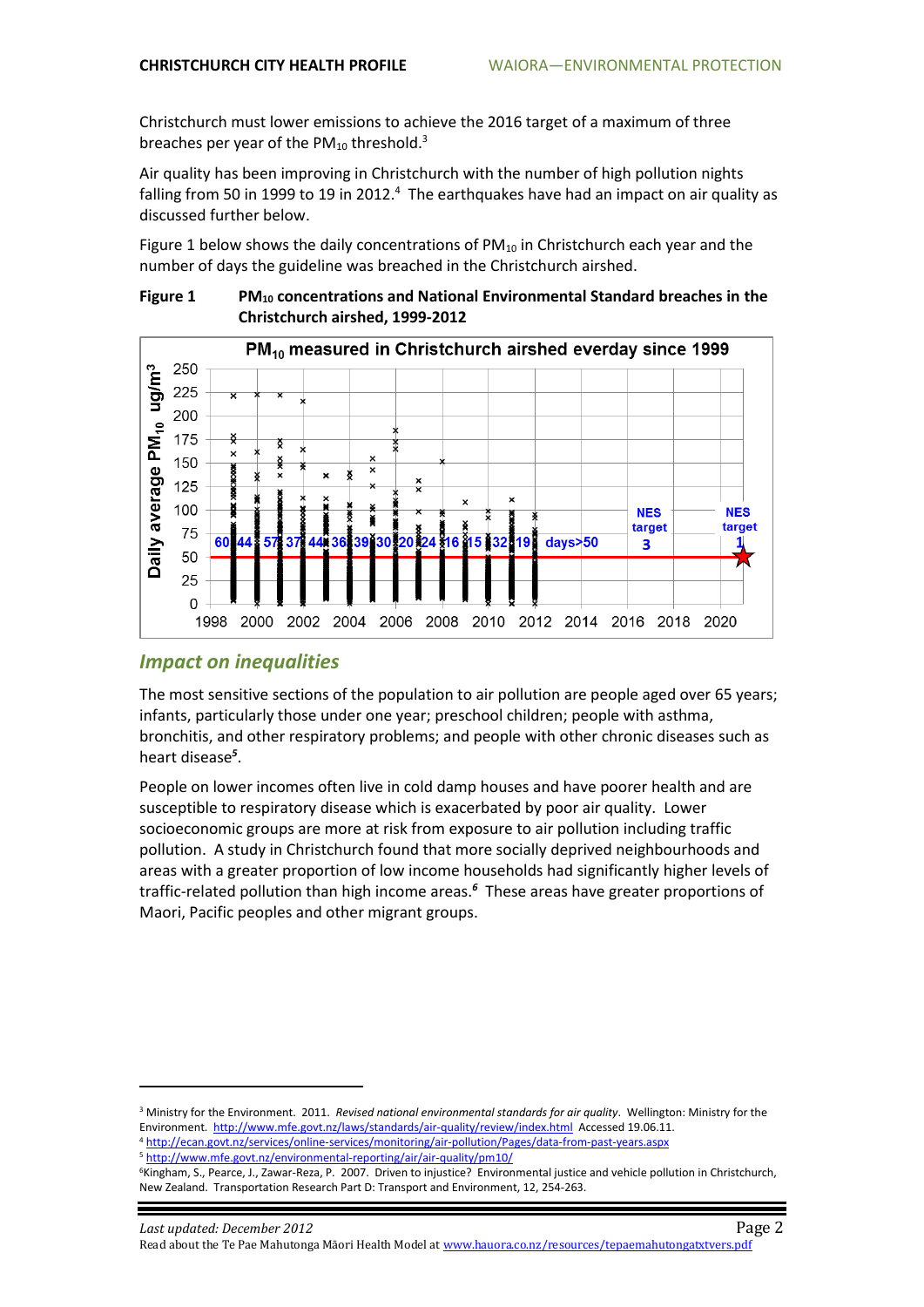## *Solutions*

A range of tools are currently utilised to improve air quality in Christchurch. These include:

- regulation
- incentive programmes such as subsidies to support the installation of insulation and approved alternative heating sources
- education programmes

The priority for Environment Canterbury over the last two winters has been to ensure people in damaged properties stayed warm and this priority will continue for winter 2013. This coming winter Environment Canterbury will be working closely with territorial authorities and key partners such as the Canterbury District Health Board to examine policy options comprising a mix of regulation, financial incentives, education and awareness to continue to reduce concentrations of  $PM_{10}$ . There is also financial assistance available through EECA to install clean and efficient home heating.

#### *Connections with other issues*

Asthma, Chronic Obstructive Pulmonary Disease, Housing, Income, Fuel Poverty.

## *Impact of the earthquakes*

*As time passes and these papers are updated the initial sections on the impact of the earthquake are going to be kept as an archive of what we thought the situation was at the time. Updates where possible are provided.*

#### **As at December 2012**

Following a downward trend in the number of high pollution nights (exceedances of the  $PM_{10}$  standard) in Christchurch in recent years, there was an increase in exceedances in 2011 associated with both earthquake and snow events. In 2012 the number of exceedances started to drop again.

As population, housing and land use change is on-going as a result of the earthquakes the exact number of burners remaining in Christchurch, and their effect on  $PM_{10}$  concentrations, will become clearer in subsequent years.

However overall PM<sup>10</sup> emissions still need to be reduced which will involve either removing more burners or reducing emissions from burners including by operating them better and improved fuel quality.

The regulation relaxing the use of wood burners and open fires remains in place for earthquake damaged homes.

#### **As at November 2011**

The earthquakes have damaged many houses' primary and secondary heat sources: log burners and heat pumps. Through the Winter Heat programme, householders have the option of replacing open fires and older wood burners with heat pumps or other approved clean heat systems, including more efficient wood burners.